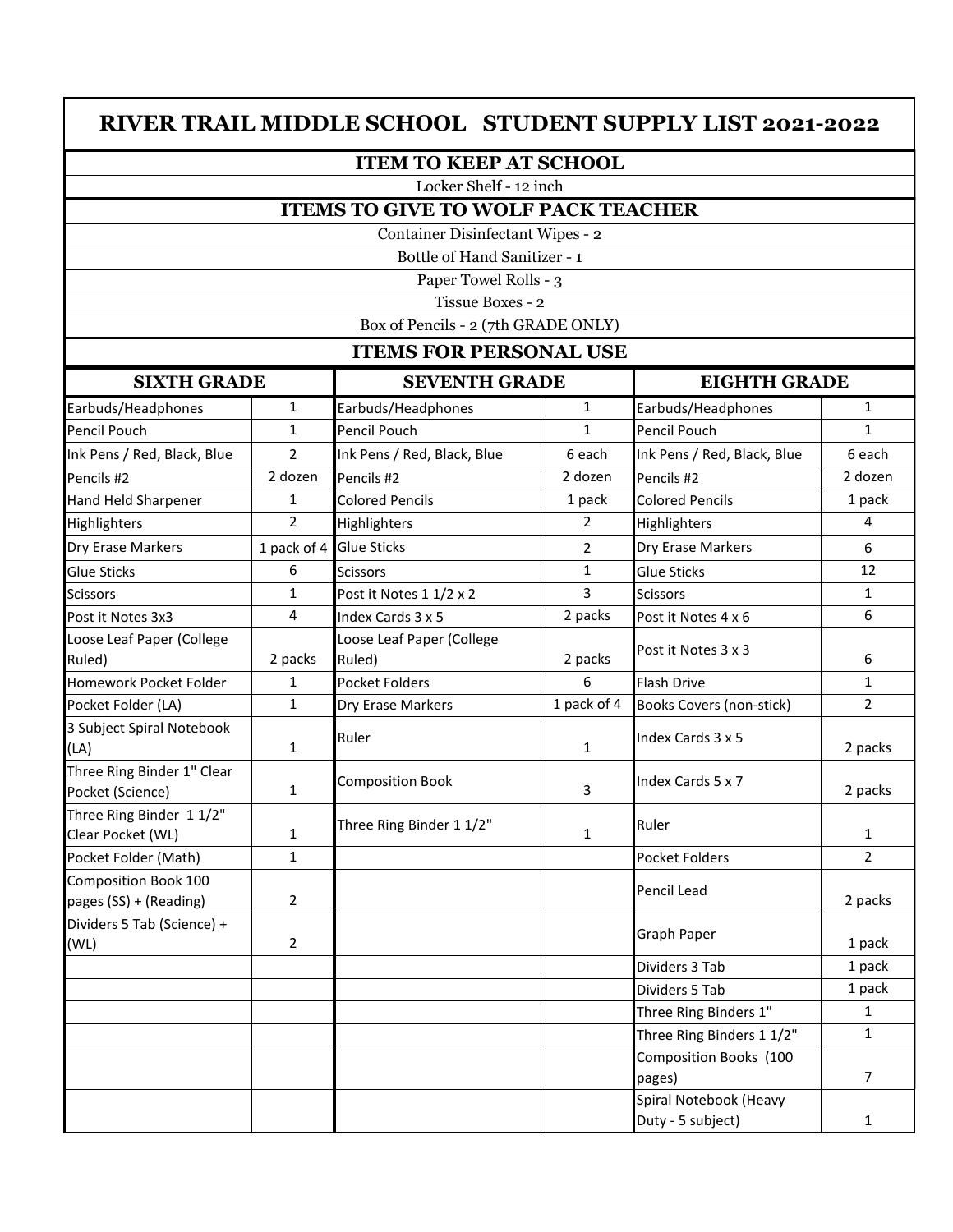|           |  | Loose Leaf Paper College<br>Ruled) | 1 pack |
|-----------|--|------------------------------------|--------|
|           |  |                                    |        |
|           |  |                                    |        |
| 4.26.2021 |  |                                    |        |
|           |  |                                    |        |
|           |  |                                    |        |
|           |  |                                    |        |
|           |  |                                    |        |
|           |  |                                    |        |